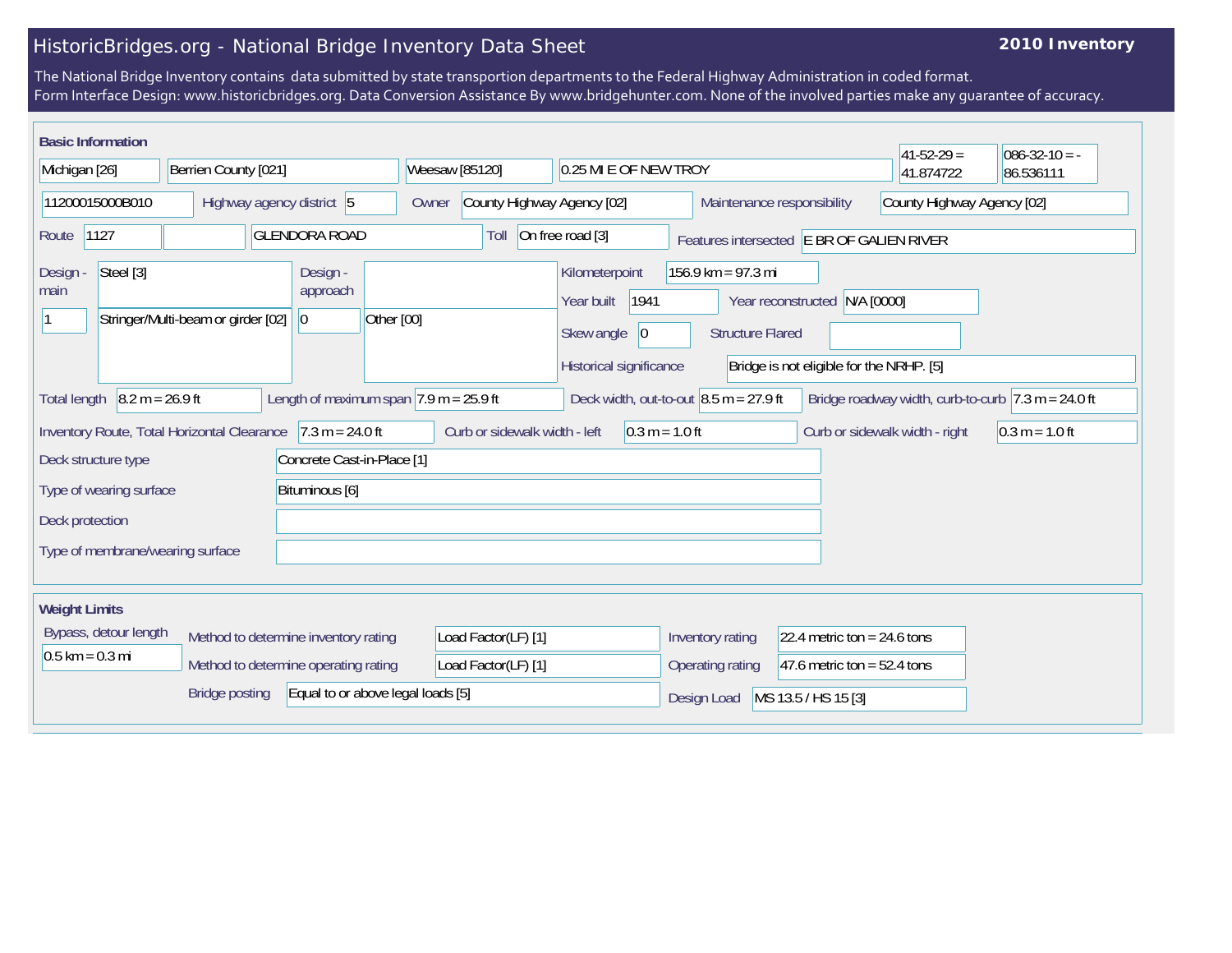| <b>Functional Details</b>                                                                                                             |                                                                                         |  |  |  |  |  |  |  |  |
|---------------------------------------------------------------------------------------------------------------------------------------|-----------------------------------------------------------------------------------------|--|--|--|--|--|--|--|--|
| 1037<br>Average daily truck traffi 4<br>Average Daily Traffic                                                                         | Year 2007<br>2027<br>1500<br>Future average daily traffic<br>%<br>Year                  |  |  |  |  |  |  |  |  |
| Major Collector (Rural) [07]<br>Road classification                                                                                   | Approach roadway width<br>$9.1 m = 29.9 ft$<br>Lanes on structure 2                     |  |  |  |  |  |  |  |  |
| Type of service on bridge Highway [1]                                                                                                 | Bridge median<br>Direction of traffic 2 - way traffic [2]                               |  |  |  |  |  |  |  |  |
| Parallel structure designation<br>No parallel structure exists. [N]                                                                   |                                                                                         |  |  |  |  |  |  |  |  |
| Waterway [5]<br>Type of service under bridge                                                                                          | Navigation control<br>Lanes under structure<br>$\overline{0}$                           |  |  |  |  |  |  |  |  |
| Navigation horizontal clearance $ 0 = N/A$<br>Navigation vertical clearanc<br>$0 = N/A$                                               |                                                                                         |  |  |  |  |  |  |  |  |
| Minimum vertical clearance over bridge roadway<br>99.99 m = $328.1$ ft<br>Minimum navigation vertical clearance, vertical lift bridge |                                                                                         |  |  |  |  |  |  |  |  |
| Minimum lateral underclearance reference feature Feature not a highway or railroad [N]                                                |                                                                                         |  |  |  |  |  |  |  |  |
| Minimum lateral underclearance on left $0 = N/A$<br>Minimum lateral underclearance on right $99.9 =$ Unlimited                        |                                                                                         |  |  |  |  |  |  |  |  |
| Minimum Vertical Underclearance $ 0 = N/A$                                                                                            | Minimum vertical underclearance reference feature Feature not a highway or railroad [N] |  |  |  |  |  |  |  |  |
| Appraisal ratings - underclearances N/A [N]                                                                                           |                                                                                         |  |  |  |  |  |  |  |  |
|                                                                                                                                       |                                                                                         |  |  |  |  |  |  |  |  |
| <b>Repair and Replacement Plans</b>                                                                                                   |                                                                                         |  |  |  |  |  |  |  |  |
| Type of work to be performed                                                                                                          | Work to be done by contract [1]<br>Work done by                                         |  |  |  |  |  |  |  |  |
| Bridge rehabilitation because of general structure<br>deterioration or inadequate strength. [35]                                      | 45000<br>Bridge improvement cost<br>5000<br>Roadway improvement cost                    |  |  |  |  |  |  |  |  |
|                                                                                                                                       | $8.2 m = 26.9 ft$<br>Length of structure improvement<br>Total project cost<br>50000     |  |  |  |  |  |  |  |  |
|                                                                                                                                       | 2004<br>Year of improvement cost estimate                                               |  |  |  |  |  |  |  |  |
|                                                                                                                                       | Border bridge - state<br>Border bridge - percent responsibility of other state          |  |  |  |  |  |  |  |  |
|                                                                                                                                       | Border bridge - structure number                                                        |  |  |  |  |  |  |  |  |